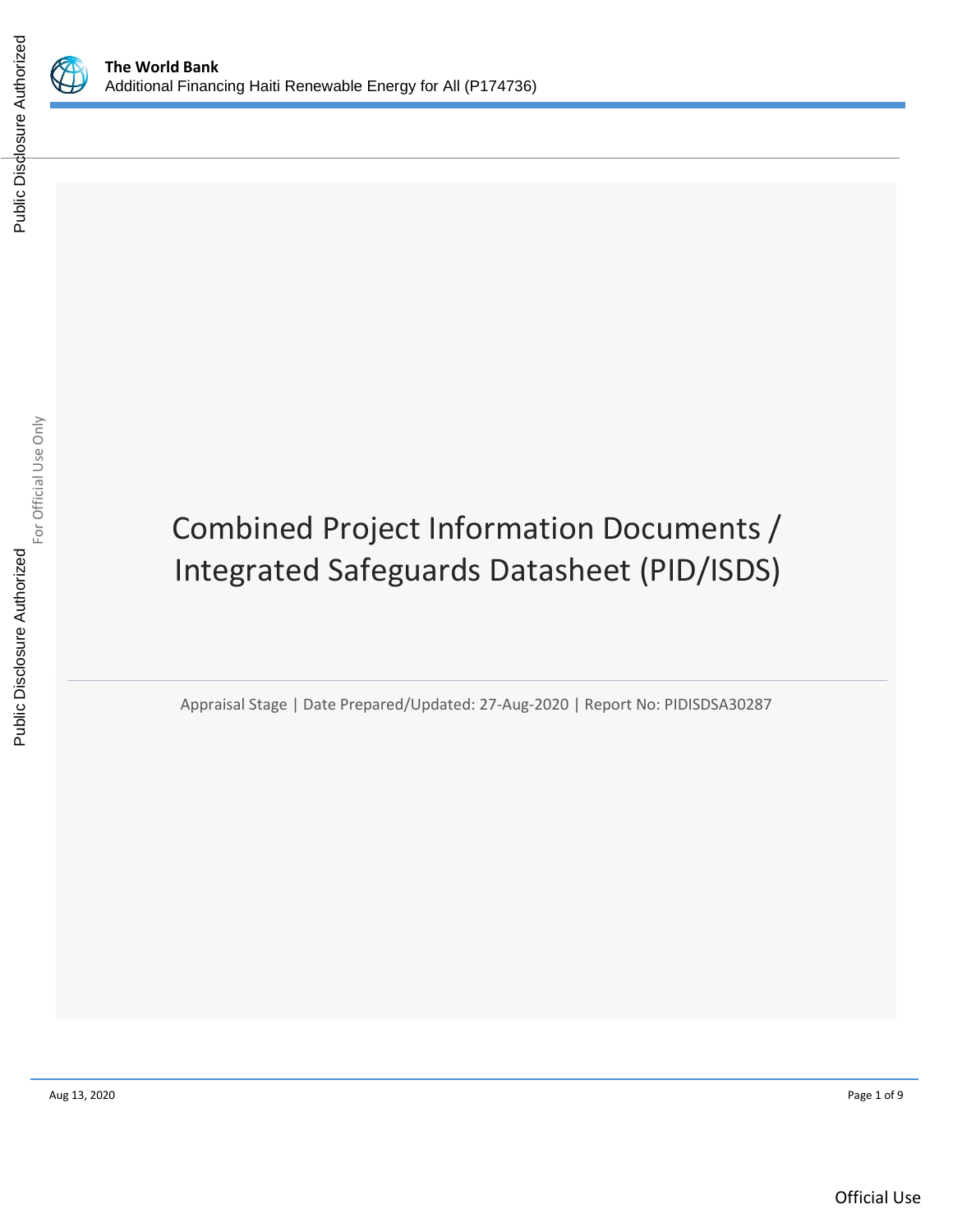

## **BASIC INFORMATION**

## **A. Basic Project Data**

| Country<br>Haiti                                       | Project ID<br>P174736                                                 | Project Name<br><b>Additional Financing Haiti</b><br>Renewable Energy for All | Parent Project ID (if any)<br>P156719                                                                                |
|--------------------------------------------------------|-----------------------------------------------------------------------|-------------------------------------------------------------------------------|----------------------------------------------------------------------------------------------------------------------|
| Parent Project Name<br>Haiti: Renewable Energy for All | Region<br>LATIN AMERICA AND<br><b>CARIBBEAN</b>                       | <b>Estimated Appraisal Date</b>                                               | <b>Estimated Board Date</b>                                                                                          |
| Practice Area (Lead)<br>Energy & Extractives           | <b>Financing Instrument</b><br><b>Investment Project</b><br>Financing | Borrower(s)                                                                   | <b>Implementing Agency</b><br>MTPTC Energy Cell,<br>Ministry of Public Works,<br>Transportation and<br>Communication |

## Proposed Development Objective(s) Parent

The Project Development Objective is to scale-up renewable energy investments in Haiti in order to expand and improve access to electricity for households, businesses and community services.

Components

Grid-connected distributed renewable energy Off-grid distributed renewable energy

#### **PROJECT FINANCING DATA (US\$, Millions)**

#### **SUMMARY**

| <b>Total Project Cost</b> | 6.90 |
|---------------------------|------|
| <b>Total Financing</b>    | 6.90 |
| of which IBRD/IDA         | 4.00 |
| <b>Financing Gap</b>      | 0.00 |

#### **DETAILS**

#### **World Bank Group Financing**

| International Development Association (IDA) | 4.00 |
|---------------------------------------------|------|
| IDA Grant                                   | 4.00 |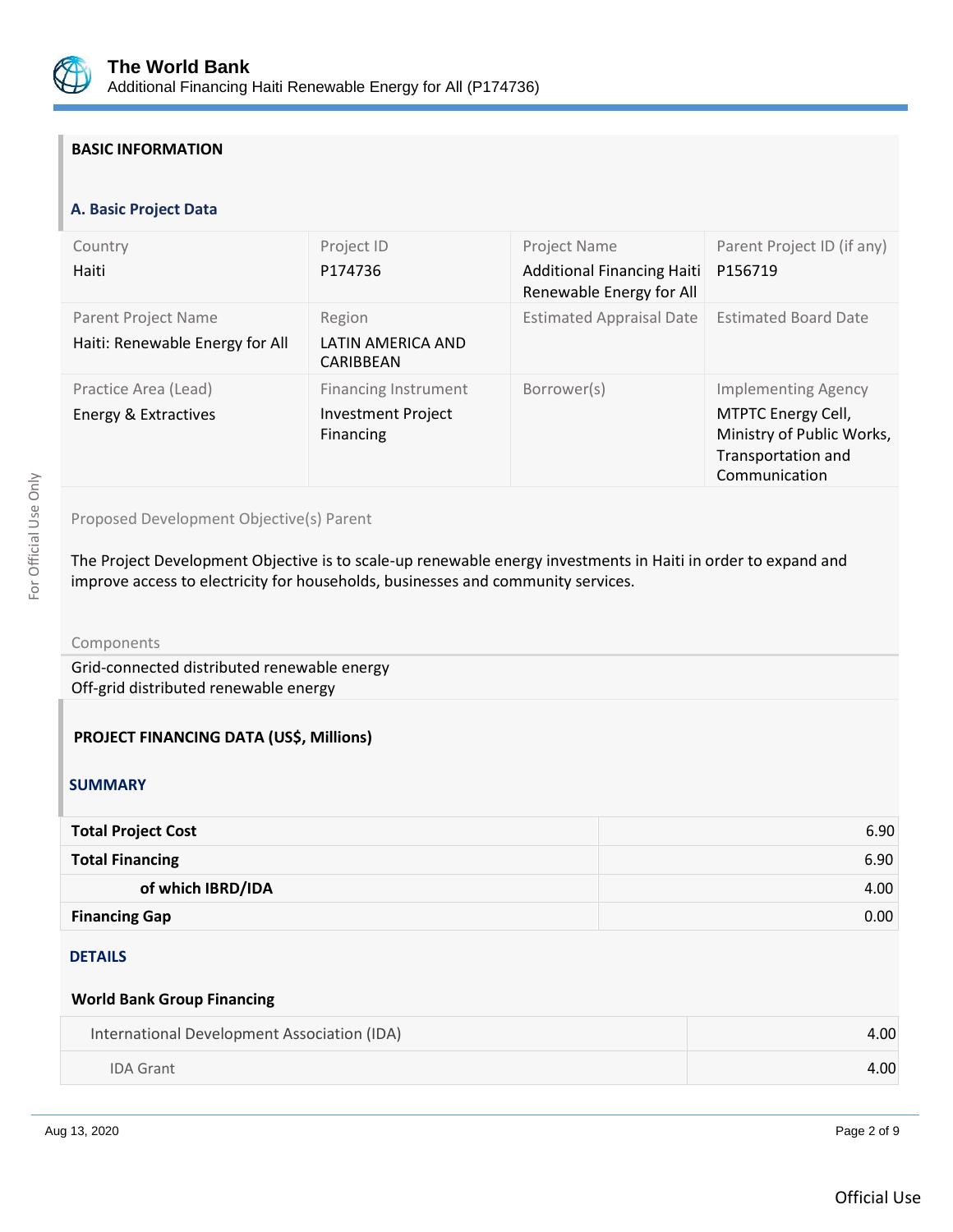

| <b>Non-World Bank Group Financing</b>       |      |  |
|---------------------------------------------|------|--|
| Trust Funds                                 | 2.90 |  |
| Energy Sector Management Assistance Program | 2.90 |  |

Environmental Assessment Category

#### B-Partial Assessment

'Have the Safeguards oversight and clearance function been transferred to the Practice Manager?'

Yes

## **B. Introduction and Context**

#### Country Context

Haiti is the poorest country in the Western Hemisphere and one of the poorest in the world, with a GDP per capita of only US\$755 in 2019. The GDP growth averaged only 1.3 percent over the past two decades, barely keeping up with population growth, resulting in a stagnation of real income per capita. There has been no significant progress towards poverty reduction with poverty rates estimated at 57 percent in 2017 against 58.5 percent in 2012. With 70 percent of the poor living in rural areas in 2017 compared to 52 percent in 2012, the poverty gap between urban and rural areas is increasing. According to the Human Capital Index, a child born today in Haiti will be only 45% as productive as an adult if he/she enjoyed full education and health.

Haiti is among the countries in the world with the highest exposure to multiple natural hazards, and climate change exacerbates these risks. Over 93 percent of its surface and more than 96 percent of its population are exposed to two or more hazards . The human and economic impacts of disasters tend to be extremely severe, given Haiti's large exposure to such hazards, the high vulnerability of its infrastructure, and institutional fragility . Climate change is expected to increase the frequency, intensity and impacts of extreme weather events in the country, including hurricanes, storm surges, and flooding.

Since February 2019, Haiti's fiscal, political, and security situation has deteriorated. Weak revenue mobilization continues to pose severe constraints to public investment, undermining growth and exacerbating the economy's vulnerability to shocks. Recurrent mass demonstrations, the uncertain political situation, and persistent security challenges have hampered the country's growth and development prospects, contributing to rapid currency depreciation and rampant inflation, as well as growing physical insecurity. The shock of the COVID-19 global pandemic has further exacerbated the existing challenges in Haiti, including the somber socio-economic situation and security crisis. The pandemic is expected to affect disproportionately the poor and the most vulnerable populations, including women, reinforcing existing social inequalities and increasing the gap between urban and rural areas.

Haiti's COVID-19 cases continue to grow. The available COVID-19 test results show that the disease is spreading throughout the Haitian territory, with confirmed cases growing in all ten Haitian Departments (administrative regions).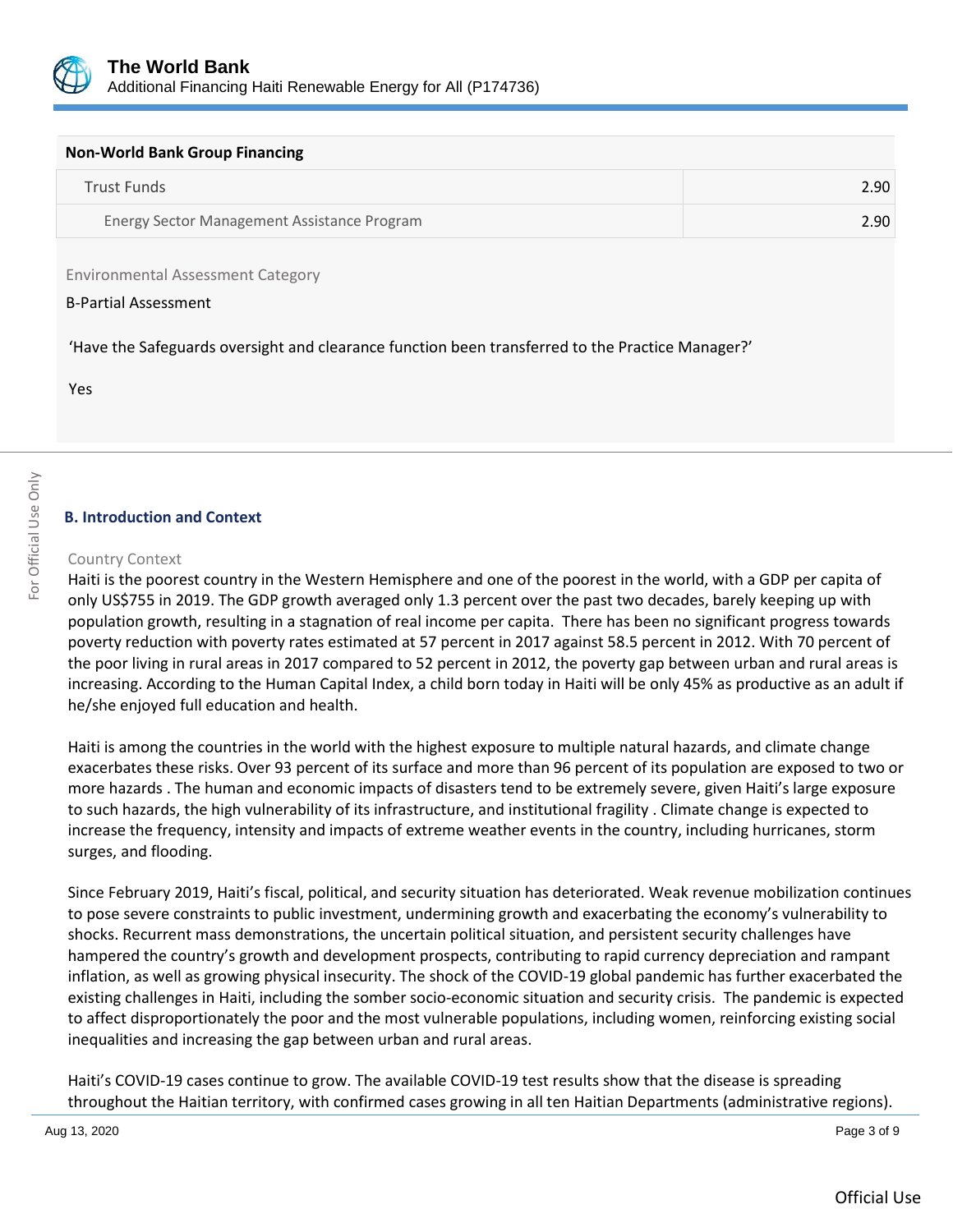

The risk of local transmission and further imported cases, particularly from the Dominican Republic, continues to be high. Low levels of access to clean water, sanitation and hygiene facilities, low electricity access rates, and limited surveillance capacity increases Haiti's vulnerability to epidemics, recurrent natural disasters and climate change impacts.

#### Sectoral and Institutional Context

The electricity sector poses a major constraint to economic development and COVID-19 emergency response and recovery in Haiti. According to the latest Tracking Sustainable Development Goal 7 (SDG7) report, access to electricity currently stands at 45 percent, with a dramatic disparity between urban and rural areas. Average electricity tariffs are among the highest globally at cUS\$35/kWh due to reliance on expensive imported fossil fuels and operational inefficiencies of the national utility Electricité d'Haïti (EDH). EDH's technical and nontechnical losses are 65 percent, in part due to electricity fraud and theft. Further, the collection rate is only about two–thirds, hence EDH ultimately recovers less than a quarter of the value of the electricity purchased and generated . EDH has difficulties paying for operating costs and relies on government subsidies to bridge the gap, contributing to fiscal deficits. Even before the pandemic, EDH was able to supply only about 13 hours of electricity a day in the capital, and 4-6 hours in the smaller isolated grids. The COVID-19 crisis is exacerbating EDH weaknesses, and consequently availability, reliability and quality of electricity supply is worsening. Haiti's high reliance on diesel fuels is extremely costly, contributes to climate change and local air pollution, and exacerbates fiscal deficits (since diesel is subsidized).

The lack of reliable and affordable energy access exacerbates the impact of the COVID-19 pandemic in Haiti. Lack of reliable electricity is constraining the capacity of laboratories to test for COVID-19, distribution and safe storage of medicine (and eventually vaccine), and prohibits the use of life-saving equipment, such as oxygen concentrators where and when needed. The latter is probably the most specific and cost-effective tool that exists to treat COVID-19 hospitalized patients (and prevent their deterioration to critical stages). Reliable electricity is also needed for basic sustenance measures like fresh water, air conditioning, lights and cell phone chargers, and to make sure that awareness campaigns can reach even the most remote populations. Haiti's hospitals rely heavily on backup diesel generators, as grid electricity is often available only for a few hours a day or not at all. Diesel fuel shortages are common, which add risk to an already fragile situation where budget shortfalls on the delivery of health care services are a well-known reality.

## **C. Proposed Development Objective(s)**

#### Original PDO

The Project Development Objective is to scale-up renewable energy investments in Haiti in order to expand and improve access to electricity for households, businesses and community services.

Current PDO

No change to the PDO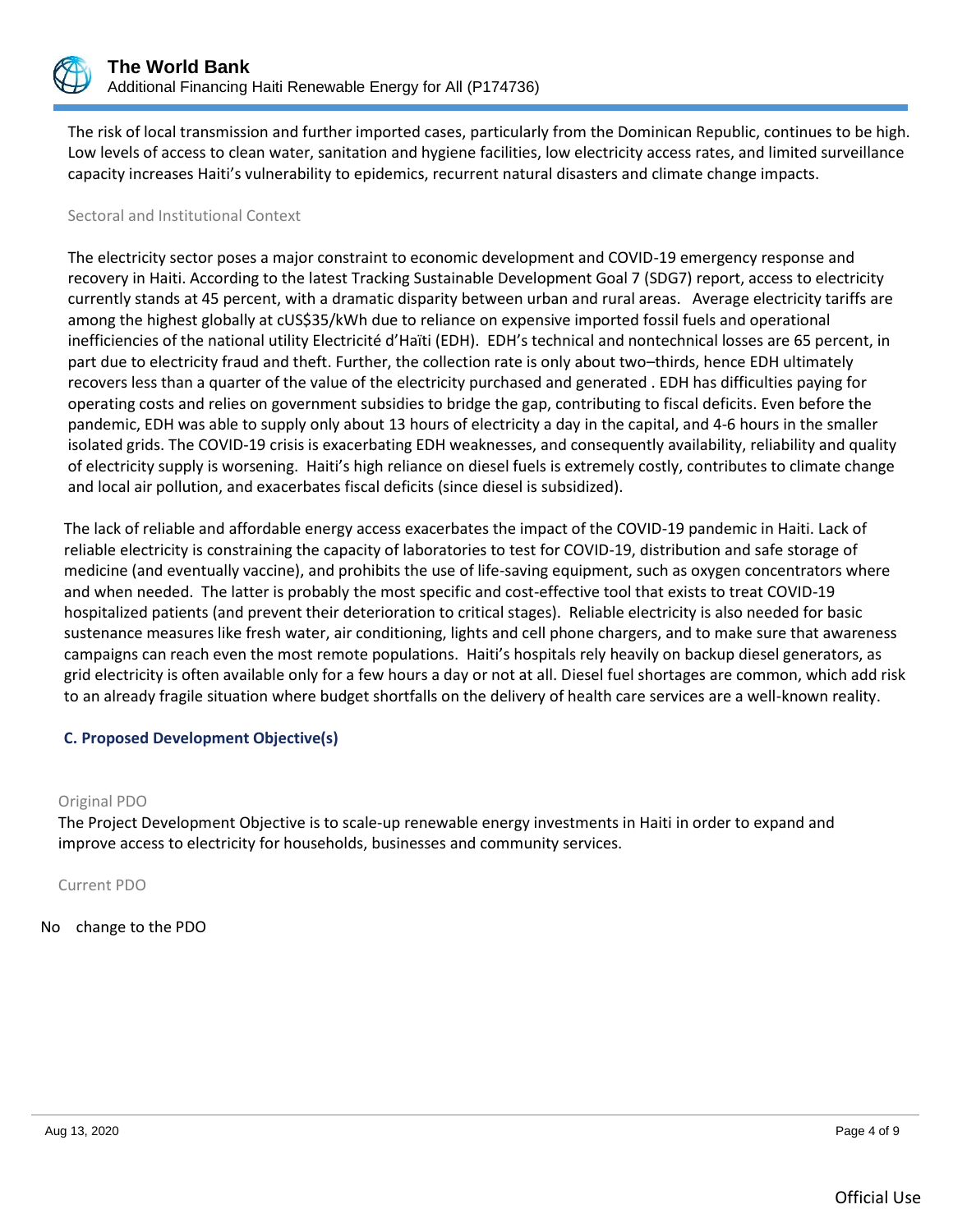

#### Key Results

The proposed AF and restructuring would scale-up selected outcome and intermediate outcome targets, and add (sub-) indicators reflecting the Project's COVID-19 response and social inclusion activities, including gender. Specifically, as part of the COVID-related activities, a sub-indicator at PDO level and at each Component level would be added to measure the number of prioritized health and water facilities in the context of COVID-19. A new indicator at Component 1 level would further track the number of people with access to prioritized facilities with new or improved electricity supply in the context of COVID-19.

## **D. Project Description**

The purpose of the AF is to scale up renewable energy investments in Haiti, with a particular focus on helping the Government of Haiti (GoH) respond to the COVID-19 crisis, notably by expanding the provision of clean and reliable electricity for prioritized healthcare and water facilities, and supporting economic recovery and building back better with clean, reliable, affordable and locally available renewable energy sources. The AF will scale-up investments through (i) solar PV+battery energy storage installations for at least four additional hospitals/ healthcare facilities, prioritized for COVID-19 response; and associated water systems, and (ii) completion of rehabilitation of the Drouet mini hydroelectric plant, which will provide clean and reliable electricity to nearby communities and priority loads in the Artibonite regional grid.

The AF would consist of a US\$2.9 million grant from the ESMAP to support electrification of healthcare and water facilities and US\$4.00 million equivalent from IDA to complete rehabilitation of the mini hydroelectric plant at Douret and scale-up renewable energy investments under Component 1. The AF will affect only Component 1.

#### **E. Implementation**

Institutional and Implementation Arrangements

The AF will follow the established implementation arrangements of the SREP Project. The SREP Project's PIU will be strengthened with additional staff, including the key staff from the PRELEN PIU and an additional safeguards (social/gender) specialist to ensure smooth implementation of the scale-up activities.

The SREP Project has acceptable procurement and Financial Management (FM) arrangements for the implementation of the proposed AF. The AF will use SREP Project's existing FM arrangements, including planning, budgeting, accounting, internal control, and funds flows. The parent project is in compliance with audit and financial management reporting requirements. The AF will also follow SREP Project's procurement arrangements.

.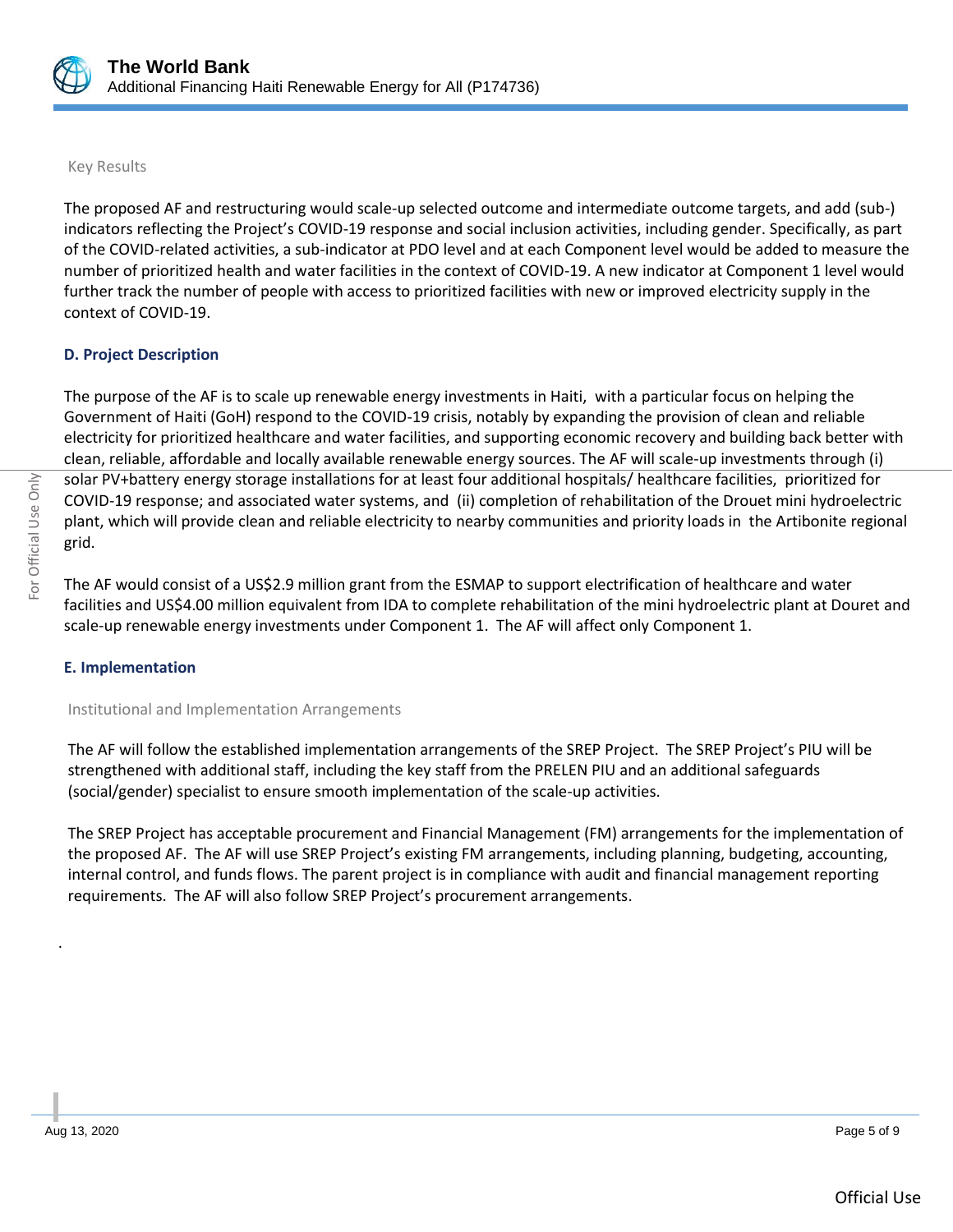

## **F. Project location and Salient physical characteristics relevant to the safeguard analysis (if known)**

Project locations are not known, pending final proposals by off-grid developers, as well as final decision on prioritization of hospitals to treat COVID-19 patients. The location of the Drouet minihydro rehabilitation activity is known. The activities will occur completely within the perimeter of an existing EDH mini-hydro facility at Drouet along the Petite Rivière de l'Artibonite river. Drouet will be implemented in line with the measures set out in the ESMP, which was originally developed under the PRELEN project, and disclosed in-country and on the World Bank site on August 9, 2012. The main additional potential risk identified since the original ESMP is related to the overall security situation in the Artibonite region which will require a scaled-up security presence. As such, in addition to COVIDand GBV-related updates, the Drouet ESMP will be updated to include a code of conduct for any private security personnel deployed on-site to provide auxiliary support for the existing EDH security for the remainder of project execution.

## **G. Environmental and Social Safeguards Specialists on the Team**

Hana Salah, Social Specialist Kevin McCall, EnvironmentalSpecialist Bruce MacPhail, Social Specialist

#### **SAFEGUARD POLICIES THAT MIGHT APPLY**

| Indigenous Peoples OP/BP 4.10                     | No  |
|---------------------------------------------------|-----|
| Involuntary Resettlement OP/BP 4.12               | Yes |
| Safety of Dams OP/BP 4.37                         | Yes |
| Projects on International Waterways<br>OP/BP 7.50 | No  |
| Projects in Disputed Areas OP/BP 7.60             | No  |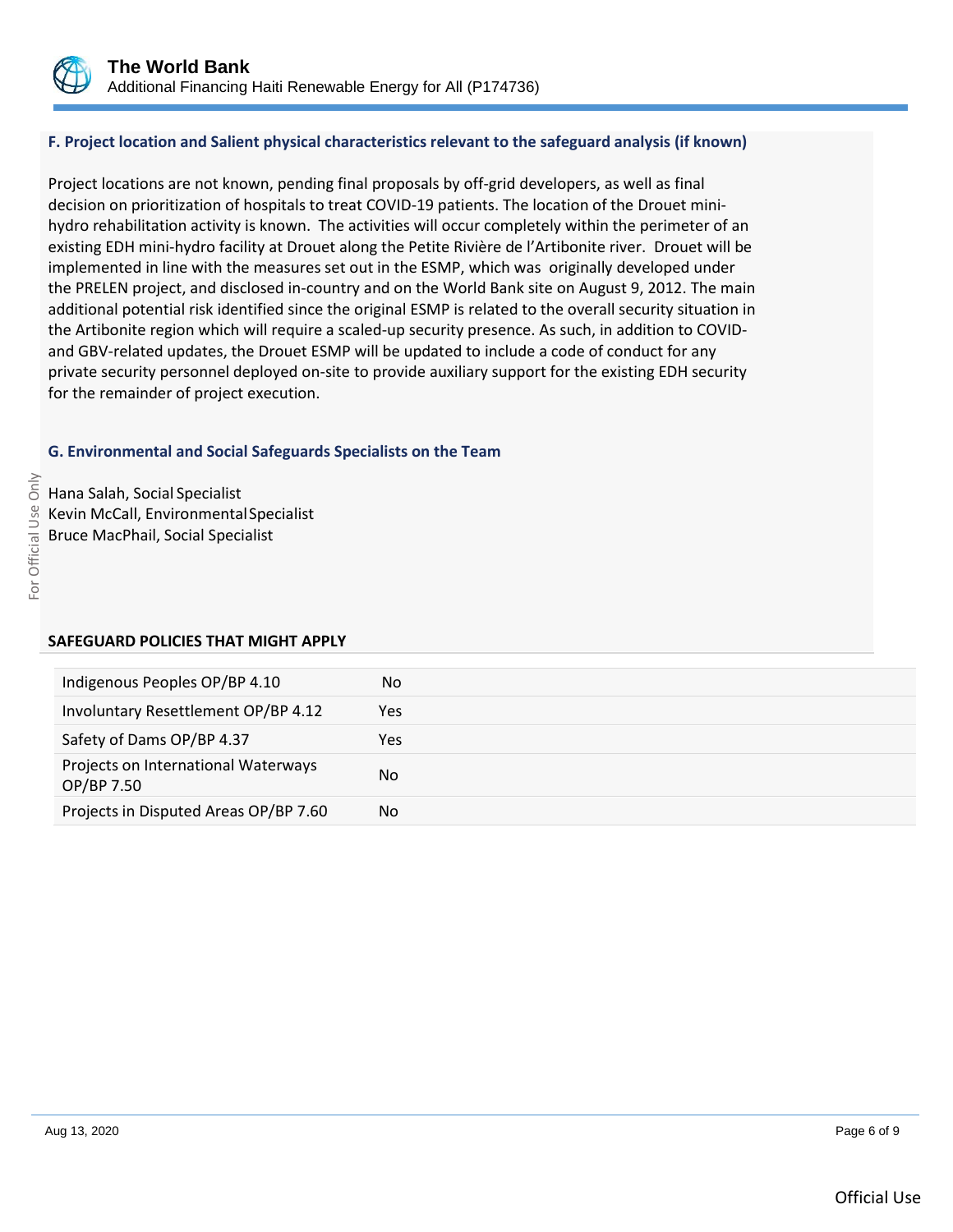

#### **KEY SAFEGUARD POLICY ISSUES AND THEIR MANAGEMENT**

#### **A. Summary of Key Safeguard Issues**

1. Describe any safeguard issues and impacts associated with the proposed project. Identify and describe any potential large scale, significant and/or irreversible impacts:

The AF is being processed under an ESF waiver in order to provide timely financial support in the context of the global COVID-19 pandemic. As such, COVID-19 poses a risk generally across all economic sectors and to communities, and this includes the activities that will be financed as part of the AF. Beyond COVID, potential environmental impacts include production of waste in the form of batteries, associated to solar PV, possibly on a large scale; loss or modification of aquatic environment from micro-hydro; health and safety issues with all models of RE; impacts on soil, vegetation and/or biodiversity when installing infrastructure (solar panel arrays, power transmission lines, micro-hydro, etc.). More generally there are standard occupational health and safety (OHS) risks and impacts associated with small-scale construction activities, which may also include those associated with noise, traffic disruption and dust during construction. Further potential risks may include those not explicitly referenced under OP/BP 4.01 although explicitly included under the ESF, in particular related to labor influx, such as risks on SEA/SH, Discrimination, Child Labor, etc.

The PV and rooftop solar installation activities supported under the AF are not expected to result in land acquisition, resettlement and loss of economic livelihood and as such the RPF (Resettlement Policy Framework) will not be triggered. Hence, the existing SREP RPF prepared by the GoH, consulted with stakeholders in Haiti, and disclosed in French on June 2, 2017 on GoH's website and on June 5, 2017 on the World Bank's website does not require an update. For the Drouet minihydro sub-project, OP 4.12 was not applicable as all works take place within an existing EDH footprint. As such, resettlement was not required and no livelihood impacts are anticipated.

None of these potential impacts are assessed as significant, large-scale, or irreversible.

On the positive side, the AF will increase Project's climate benefits in terms of the expected GHG reductions. It has been estimated that the original Project activities will result in about 43,000 t GHG emission reductions a year. The exact impact of the AF on GHG emission reduction is not known yet, since it will depend partially on the choice of the supported healthcare and water facilities, and the extent to which the solar PV generation will be displace diesel and other fossil fuel (which may vary depending on the size, location and type of the facility), but broadly it is estimated that the AF could increase the original project's emission reductions by additional 20 to 40%.

#### 2. Describe any potential indirect and/or long term impacts due to anticipated future activities in the project area:

For the Drouet mini-hydro rehabilitation that will be included in the AF, there are potential long-term impacts in the locality of the hydro plant should the activity not be completed as scheduled (hence its inclusion in the AF); these impacts may include localized flooding due to loss of river flow regulation capacity as well as community discontent that the works to the formerly functioning power plant remain unfinished.

More broadly, potential indirect and long-term effects identified with the parent project may include individuals who charge phones for community members for a fee as well as kiosk owners who use generators to provide refrigeration services. When people have access to a sustainable power supply, such individuals may be forced to shut their business. The ESMF includes mitigation measures targeting this group. Additional potential longer-term effects of the project include indiscriminate dumping of batteries, some of which could be toxic (containing lead). The ESMF includes mitigation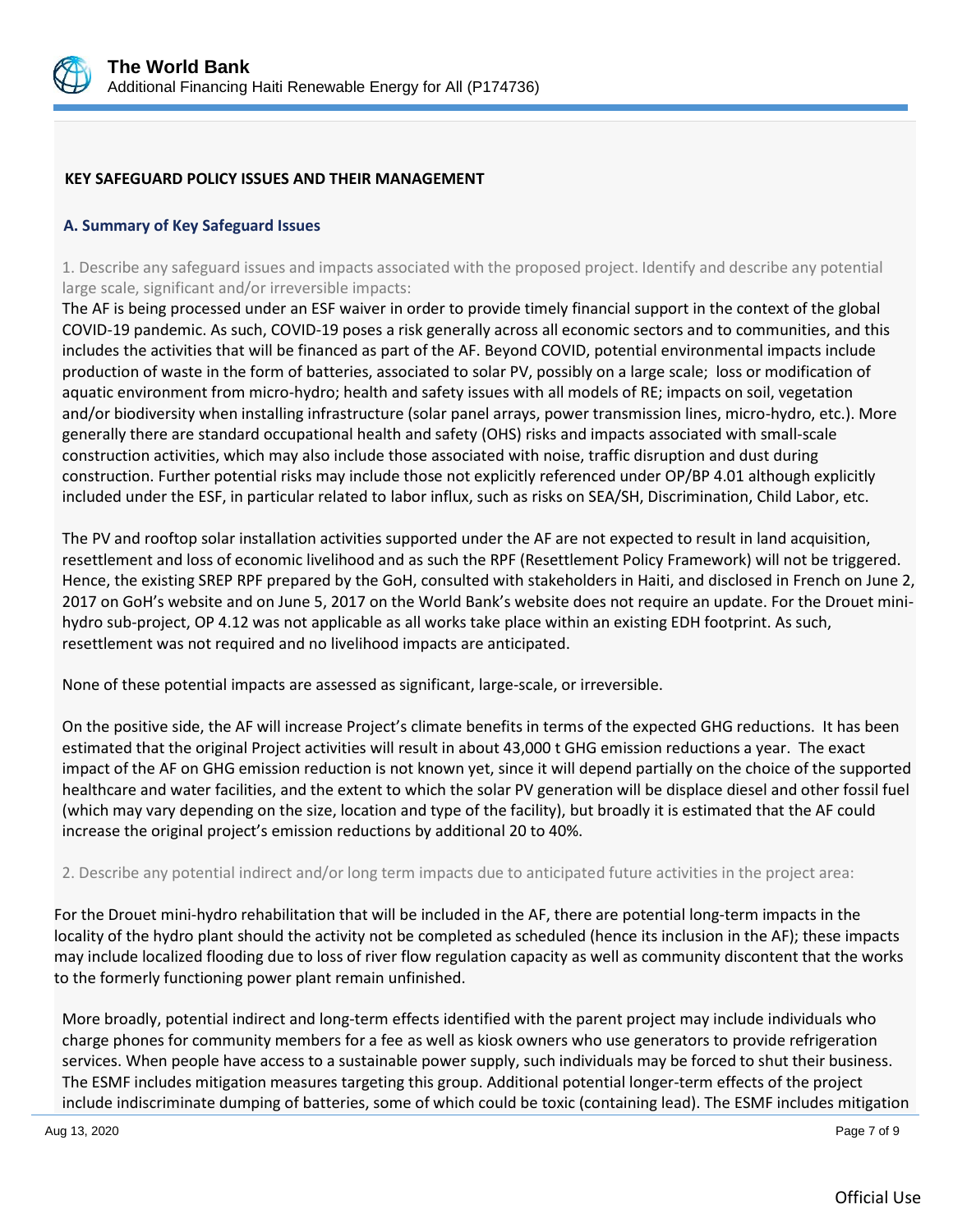

measures related to the disposal of batteries and there is ongoing discussion with the PIU to provide technical assistance to develop a national e-waste strategy over the medium term.

However, beneficial impacts include increased use of solar power that would reduce use of diesel, kerosene, candles and disposable batteries, and overall, the beneficial impacts of the activities under the AF greatly outweigh any potential negative impacts.

#### 3. Describe any project alternatives (if relevant) considered to help avoid or minimize adverse impacts.

Different alternatives were considered and were informed by two previous projects, Rebuilding Energy Infrastructure and Access (IDA funding) (PRELEN) (P127203) and Modern Energy for All Project (CTF funding) (P154351). Lessons learned in these projects, as well as from similar projects in other regions, were applied in selecting the current project design to overcome the key energy access barriers identified by the key stakeholders during the preparation of the SREP Investment Plan for Haiti in order to initiate a transformation from primarily diesel-based power generation to a more diverse generation mix relying on an increasing share of renewable energy (RE). The key barriers include the evolving legal policy and regulatory framework; fiscal policies that are unfavorable to RE; limited knowledge of RE systems with energy professionals, technicians, and users; lack of local capacity and skills; and the spoilage of the market due to an influx of low quality RE products. Based on this knowledge, the market-based, technology-neutral and business model-neutral alternative was selected.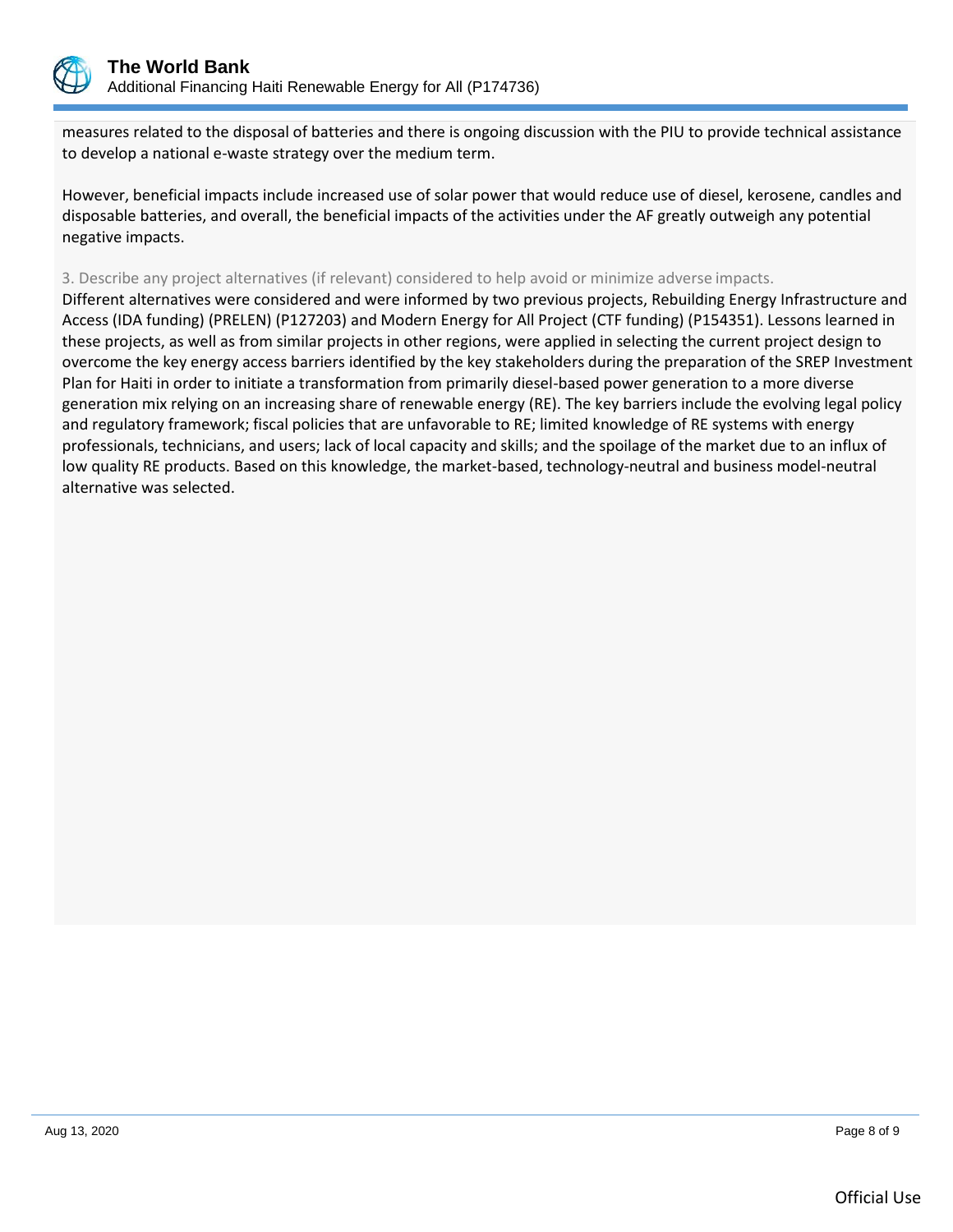

4. Describe measures taken by the borrower to address safeguard policy issues. Provide an assessment of borrower capacity to plan and implement the measures described.

For the parent project, the Borrower engaged a consultant to address safeguards issues through the preparation of the ESMF and RPF, which have now been completed. The ESMF and RPF includes guidelines for the production of specific EAs, EIAs or RAPs for subprojects, depending on the magnitude of impacts e.g., solar panel arrays, biomass, wind turbines, micro- hydro, etc. These EAs/EIAs and RAPs will be subject to review and approval by the Bank, and will address, as needed, environmental, social, health and safety impacts. In the case of micro-hydro, generic safety measures designed by qualified engineers will be included as part of the EIA for small dams (large dams will not be financed by the project).

To manage used batteries, which will become obsolete in the next 5-10 years; the Borrower will: 1) Promote low toxicity (Li-ion) batteries. Sub-projects will provide recycling and disposal plans for larger batteries (e.g. for mini-grids), and propose systems to collect and dispose of used batteries (from SHS and lanterns) as part of their application for SREP funding.

2) In the meantime, the MTPTC will commission a study that will cover (i) evaluation of risks posed by batteries produced under the project; (ii) evaluation of options for disposal and (iii) possible private sector solutions to recycling / disposal of batteries. MTPTC will solicit financing to carry out the recommendations of the study once it is concluded. The Energy Cell and MTPTC have indicated that they are favorable to allocating land for the disposal/storage of used Li-ion batteries.

For the AF, the existing ESMF has been updated to address newly identified risks, particularly those generated by COVID-19 as well as potential risks of gender-based violence (GBV), more as a potential impact across the energy sector more generally and not a specific project-generated risk. Mitigation measures contained in the ESMF to address all these risks draws on international good practice as well as World Bank guidance (technical notes and good practice notes), including: (i) the ESF/Safeguards Interim Note: COVID-19 considerations in construction/civil works projects (April 7,2020); (ii) the Technical Note on public consultations and stakeholder engagement in WB-supported operations when there are constraints on conducting public meetings (March 20, 2020) as well as other global COVID guidelines as set out by the World Health Organization (WHO). With respect measures for GBV prevention, the ESMF draws on the good practice note on Addressing Sexual Exploitation and Abuse/Sexual Harassment.

The AF will include an activity from the PRELEN project for which the project ESMP will apply. Completion of all scheduled activities were delayed due to COVID-19 restrictions but are now expected to resume and be completed early in 2021. The ESMP for the activity under PRELEN is updated to integrate the same measures noted above in the ESMF, as well incorporating provisions from the World Bank's good practice note on Assessing and Managing the Risks and Impacts of the Use of Security Personnel and the IFC good practice handbook on the use of security forces.

As detailed section II above, the project will benefit from the extensive past safeguards experience of the MTPTC PIU to plan and implement safeguards measures, which managed safeguards of complex energy infrastructure investments in Haiti for the last ten years, both Government and donors financed. More recently, MTPTC has created the Energy Cell in 2012, implementing unit for SREP, which includes a socio-environmental safeguards specialist, The socio-environmental specialist is trained on environmental and social screening and monitoring of sub-projects and on the design/ implementation of the project level Grievance Redress Mechanism. To bolster safeguards capacity in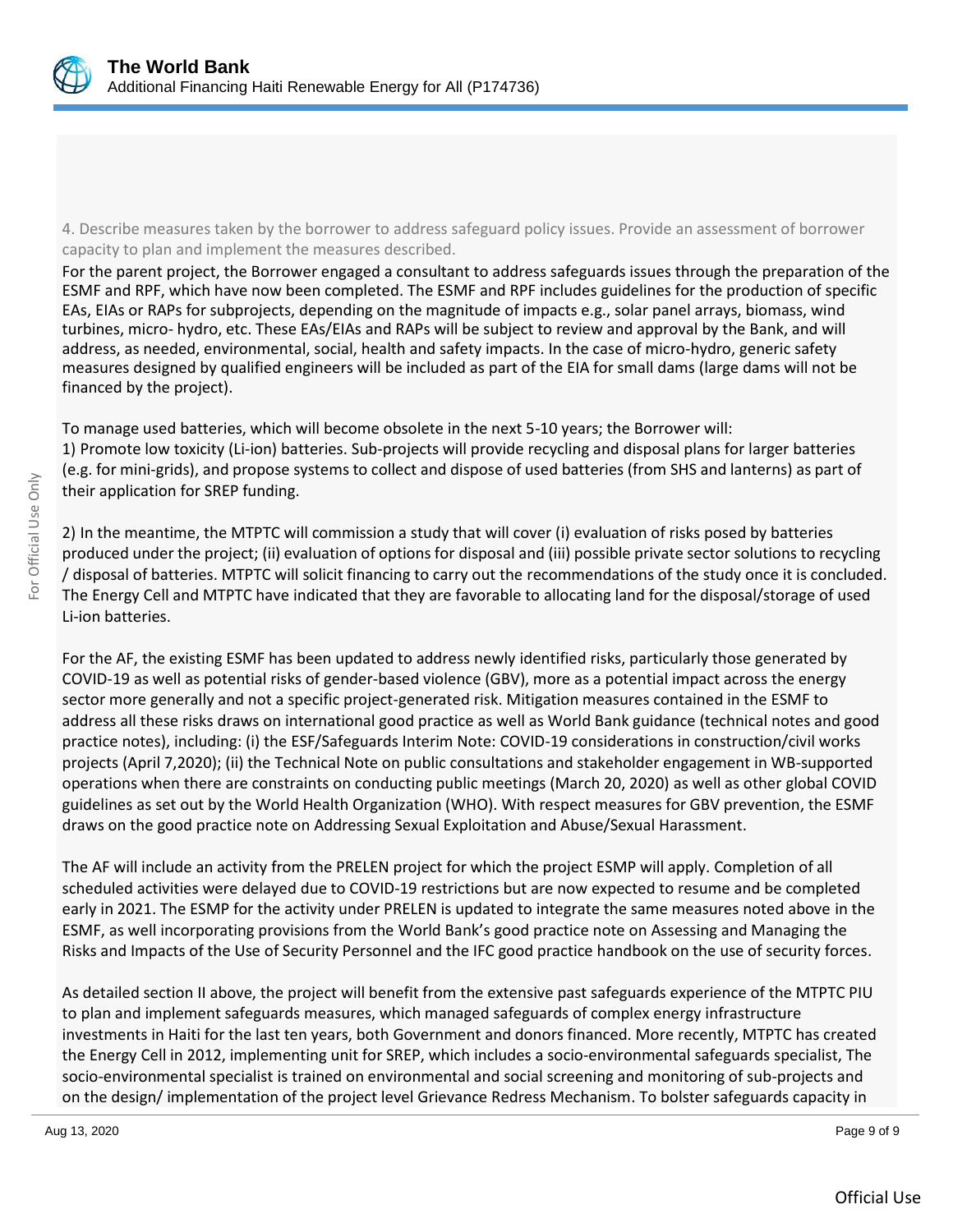

the PIU as part of the AF, a gender specialist will be hired to help support full implementation of the GBV-related mitigation measures set out in project safeguard instruments. In addition, entities implementing sub-projects will be provided with support and training during the course of the project to ensure adequate impact monitoring.

5. Identify the key stakeholders and describe the mechanisms for consultation and disclosure on safeguard policies, with an emphasis on potentially affected people.

Stakeholders include entrepreneurs, households, businesses, communities, NGOs, the Ministry of Public works (MTPTC) and its Energy cell and FDI. Consultations were held in Port-au-Prince targeting entrepreneurs, Government agencies, and civil society. Going forward, consultations will engage the Ministry of Health (MSPP) and key donor partners and NGO actors in the health sector regarding identification of sites for health-care center rooftop solar deployment. As noted above, these consultations will at all times be conducted in line with the guidance set out in the World Bank's Technical Note on public consultations and stakeholder engagement in WB-supported operations when there are constraints on conducting public meetings (March 20, 2020). Individual elements of all substantive updates to the project instruments have been shared with direct project parties (namely, construction firms and other units within MTPTC/EDH involved with the project) to apply immediately in any ongoing works, principally the Drouet rehabilitation. No rooftop solar installation activities financed under the AF will be commenced until the revised ESMF has been widely consulted and redisclosed in country and on the World Bank's website.

Lastly, individual subprojects will be subject to dialogue and consultation between the sponsor and the beneficiary, as the private sector will present competing proposals for available sites.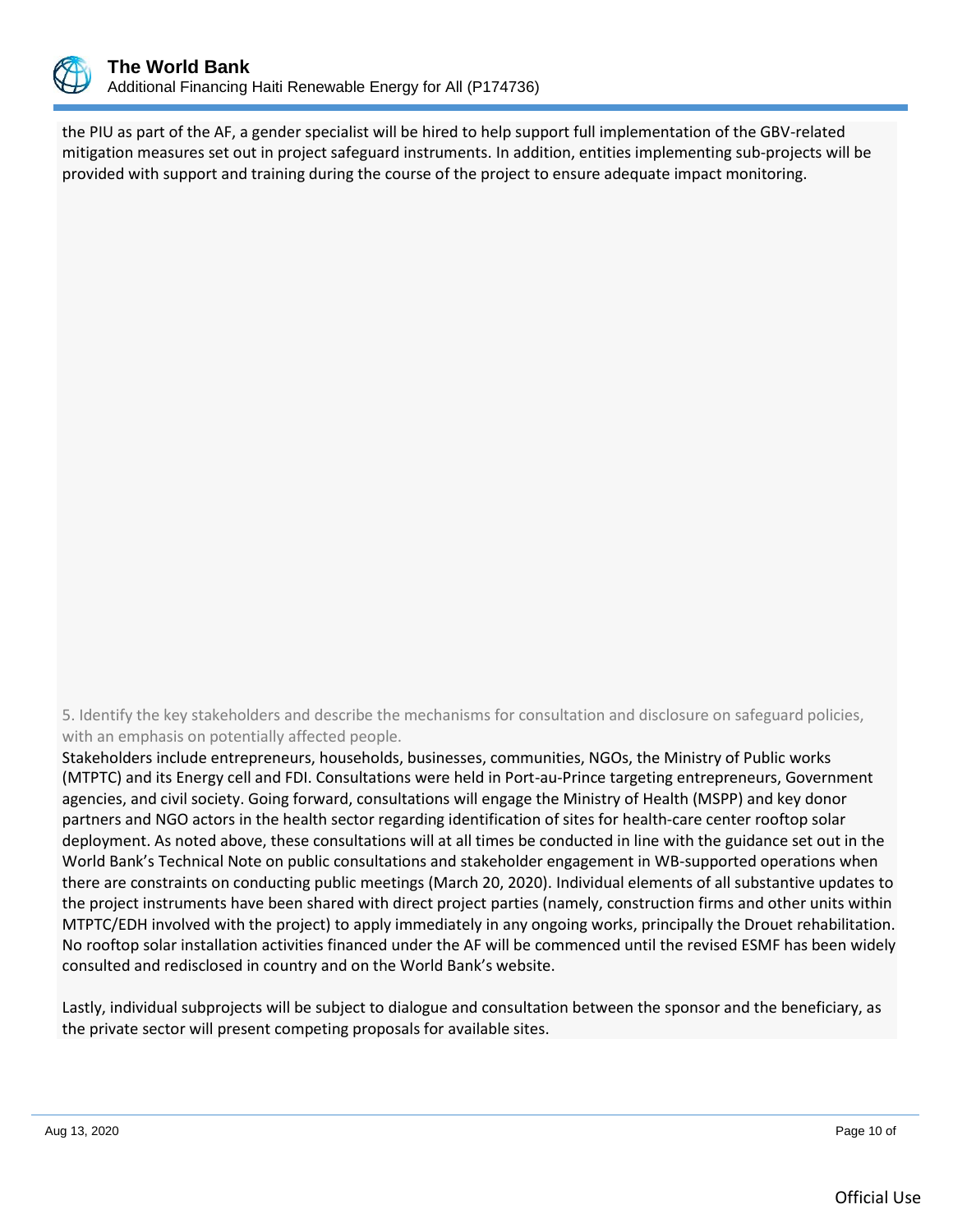

#### **B. Disclosure Requirements (N.B. The sections below appear only if corresponding safeguard policy is triggered)**

| Environmental Assessment/Audit/Management Plan/Other |                                                                          |                                                                                                                |
|------------------------------------------------------|--------------------------------------------------------------------------|----------------------------------------------------------------------------------------------------------------|
| Date of receipt by the Bank<br>08/17/2020            | Date of submission for disclosure<br>8/27/2020                           | For category A projects, date of<br>distributing the Executive Summary of<br>the EA to the Executive Directors |
|                                                      |                                                                          |                                                                                                                |
| "In country" Disclosure                              |                                                                          |                                                                                                                |
|                                                      | The draft revised ESMF was received by the Bank on August 17. World Bank |                                                                                                                |

comments have been integrated in August 21 version. The revised ESMF was disclosed in-country on August 25, 2020 and submitted for disclosure on the World Bank website on August 27, 2020

For Official Use Only For Official Use Only

**Resettlement Action Plan/Framework/Policy Process**

Date of receipt by the Bank Not applicable

Date of submission for disclosure Not applicable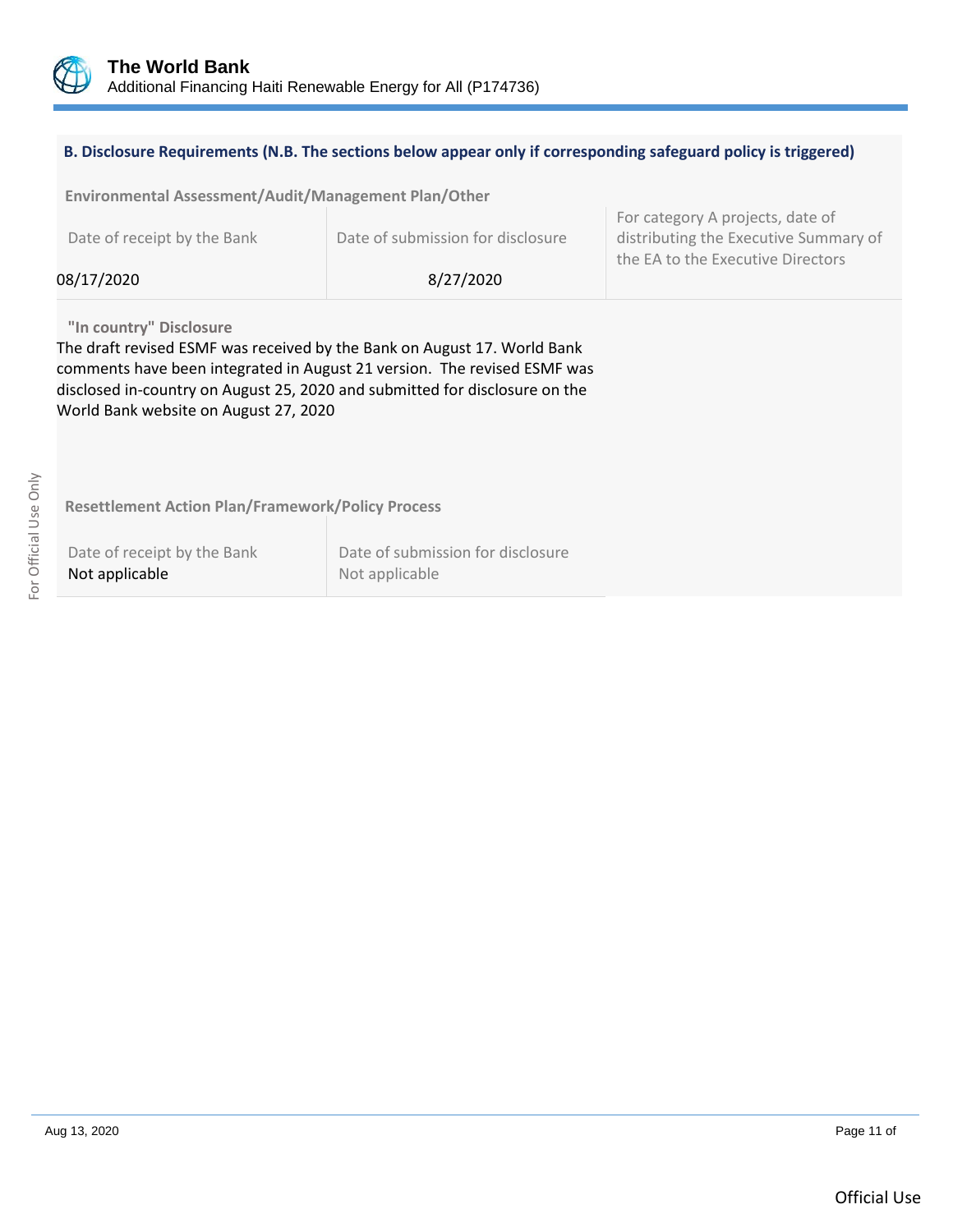

**"In country" Disclosure** Not applicable

The activities under the AF are not expected to result in land acquisition, resettlement and loss of economic livelihood and as such the RPF (Resettlement Policy Framework) will not be triggered. Hence, the existing SREP RPF prepared by the GoH, consulted with stakeholders in Haiti, and disclosed in French on June 2, 2017 on GoH's website and on June 5, 2017 on the World Bank's website does not require an update.

**C. Compliance Monitoring Indicators at the Corporate Level (to be filled in when the ISDS is finalized by the project decision meeting) (N.B. The sections below appear only if corresponding safeguard policy is triggered)**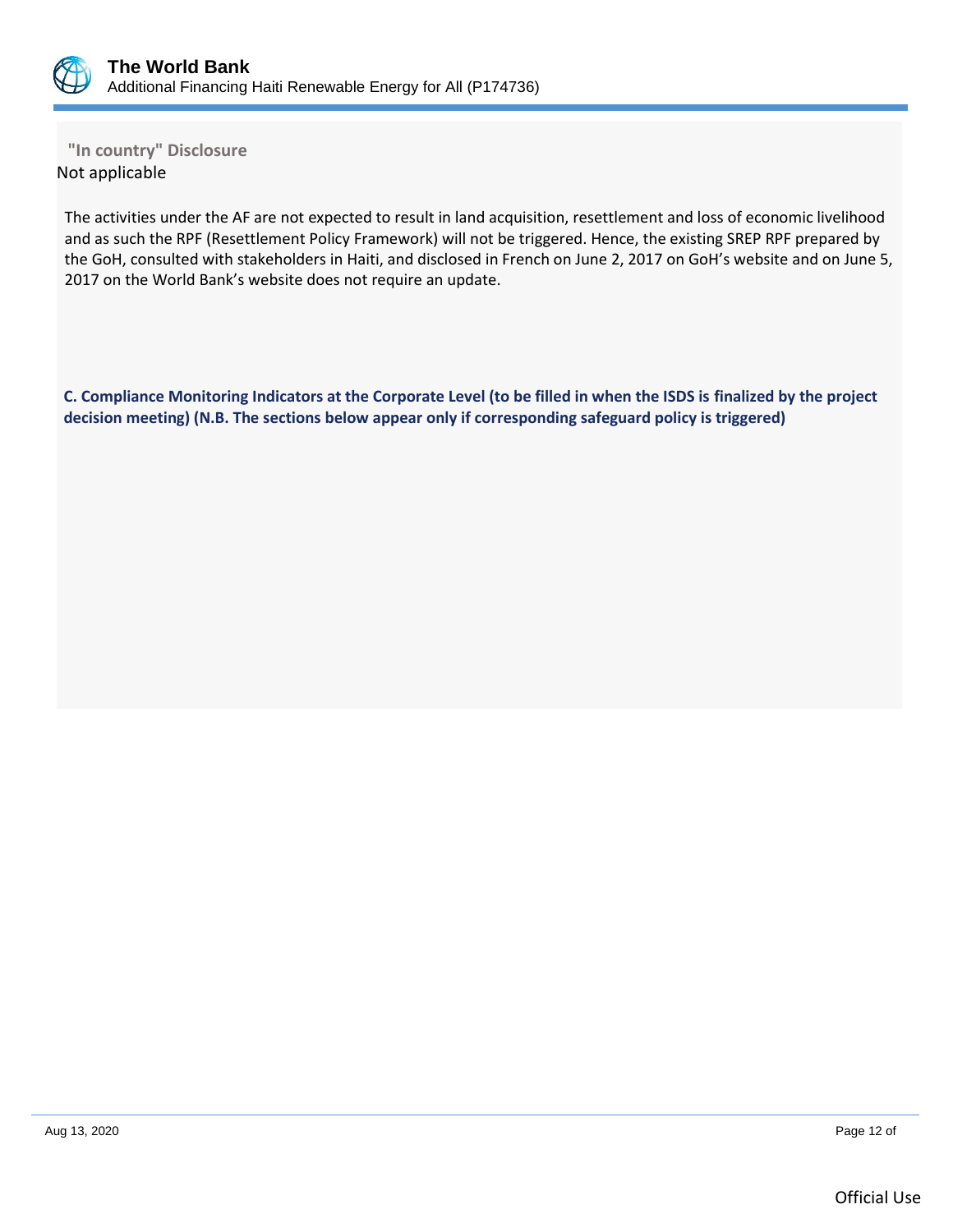

## **CONTACT POINT**

#### **World Bank**

Jose Francisco Perez Caceres Senior Energy Specialist

Dana Rysankova Senior Energy Specialist

## **Borrower/Client/Recipient**

#### **Implementing Agencies**

MTPTC Energy Cell Nicolas Allien SREP Project Coordinator [cenergiemtptec@gmail.com](mailto:cenergiemtptec@gmail.com)

Ministry of Public Works, Transportation and Communication Nader Joiseus Minister [joiseus.nader@mtptc.gouv.ht](mailto:joiseus.nader@mtptc.gouv.ht)

#### **FOR MORE INFORMATION CONTACT**

The World Bank 1818 H Street, NW Washington, D.C. 20433 Telephone: (202) 473-1000 Web:<http://www.worldbank.org/projects>